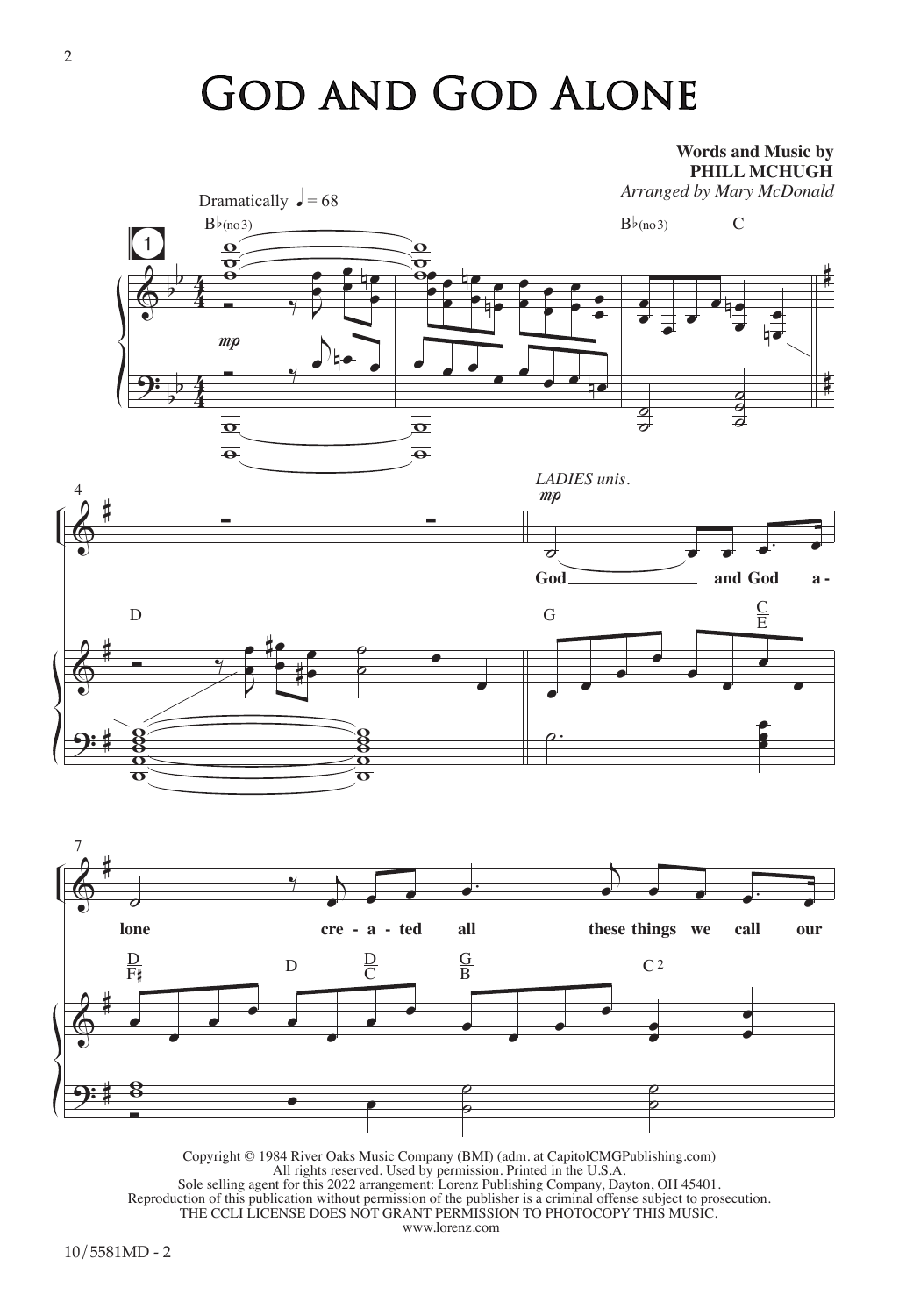



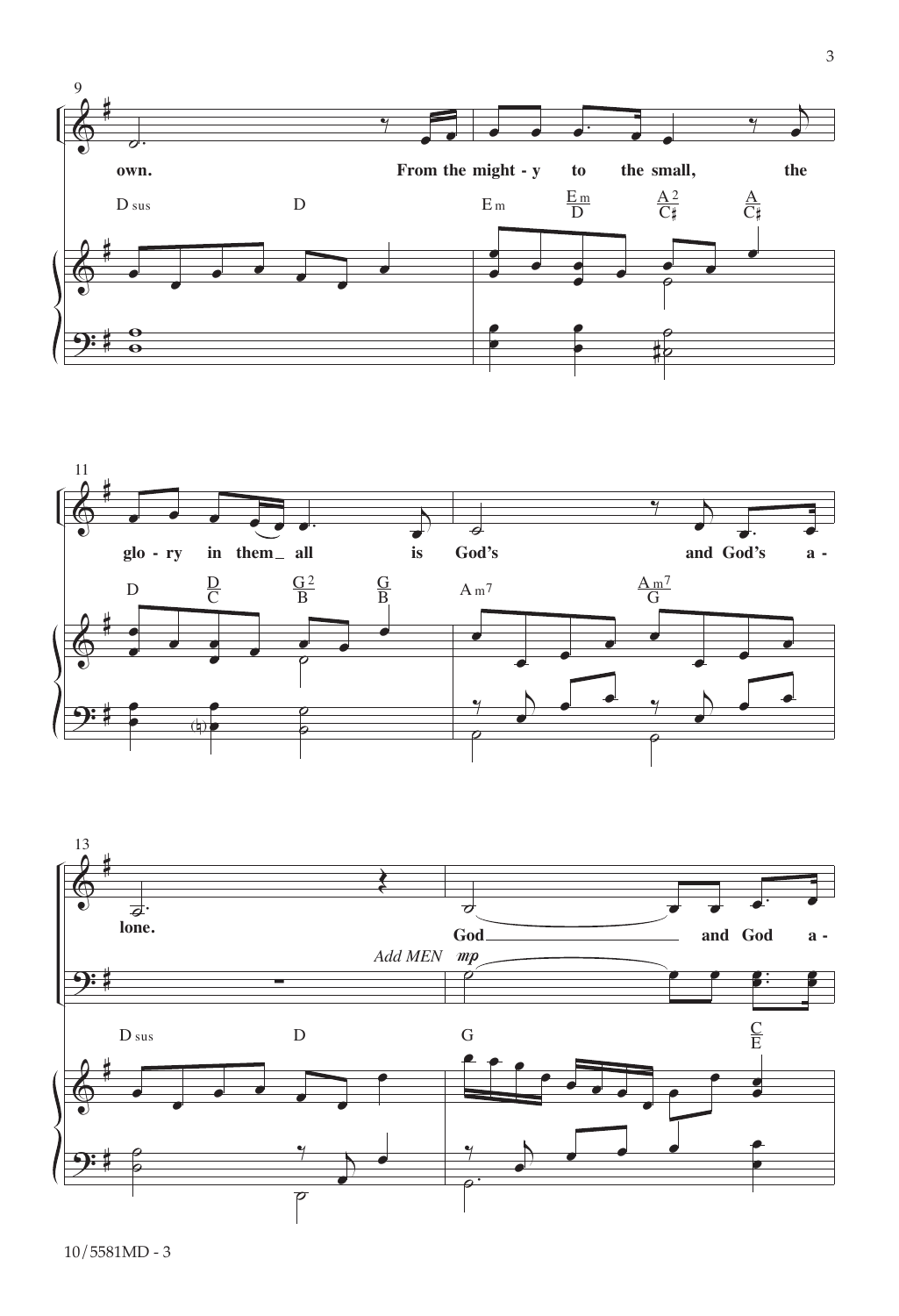

10/5581MD - 5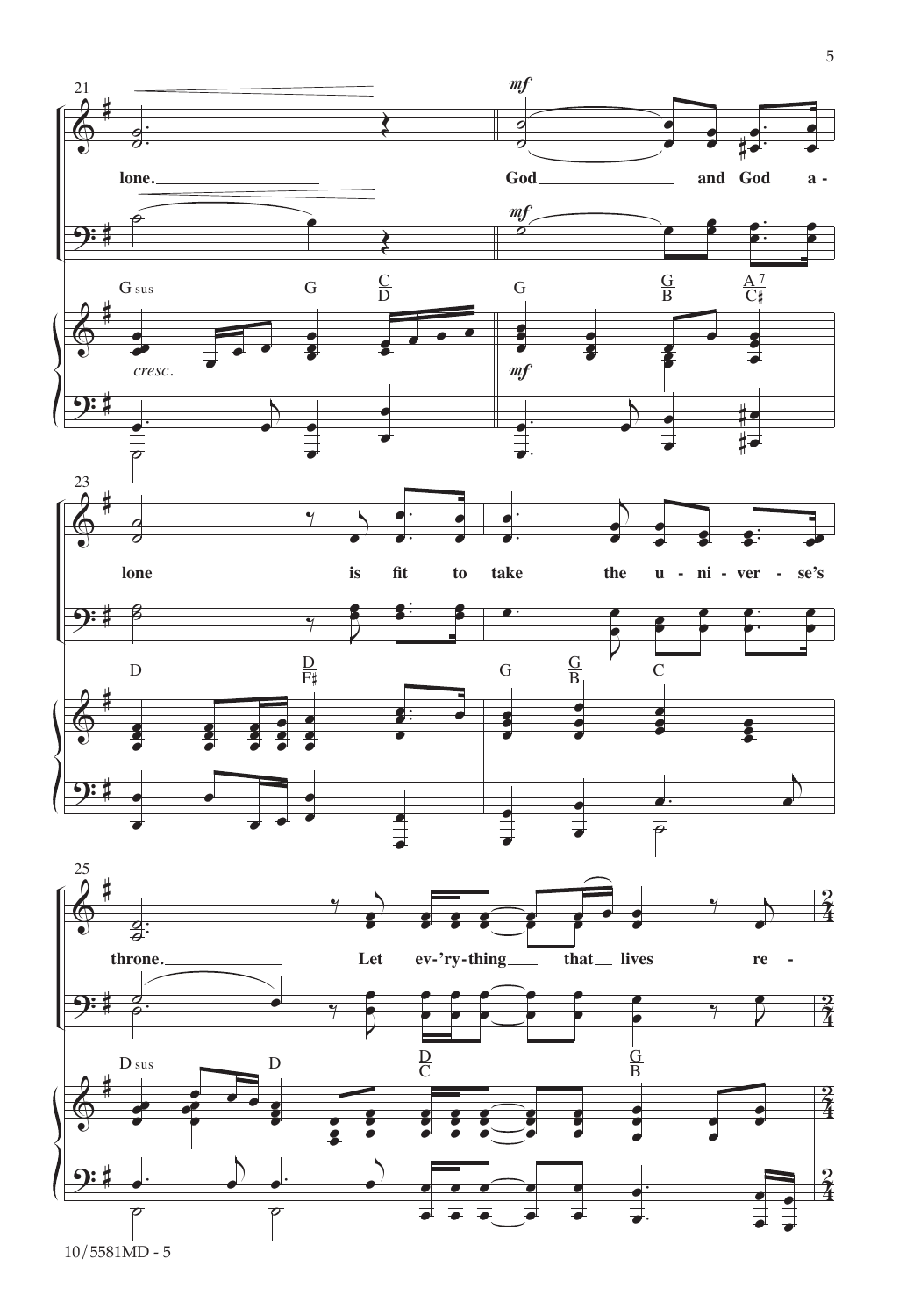

 $\overline{\rho}$ 

œ

œ

$$
10/5581\mathrm{MD} - 6
$$

 $\overline{\bullet}$ 

6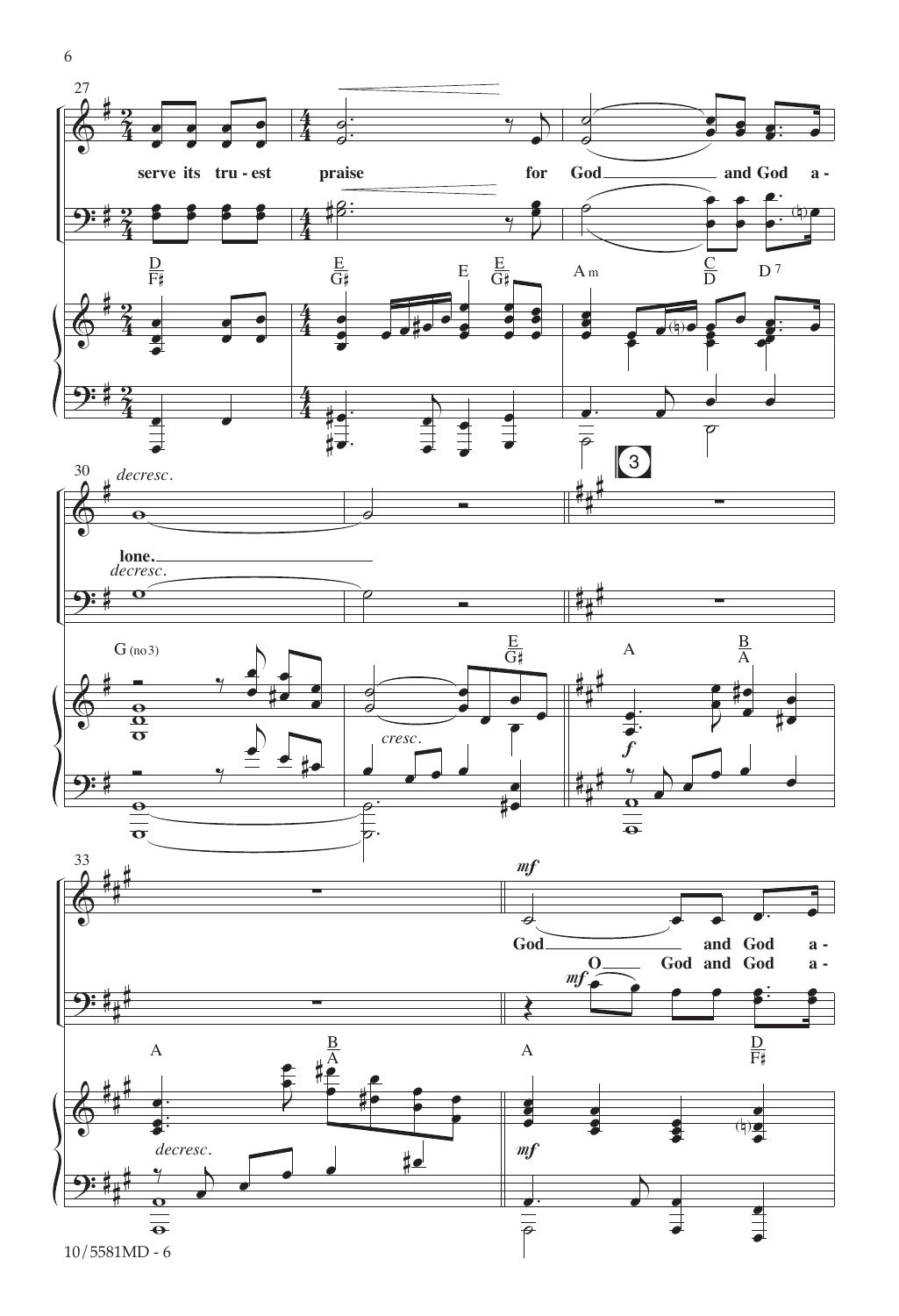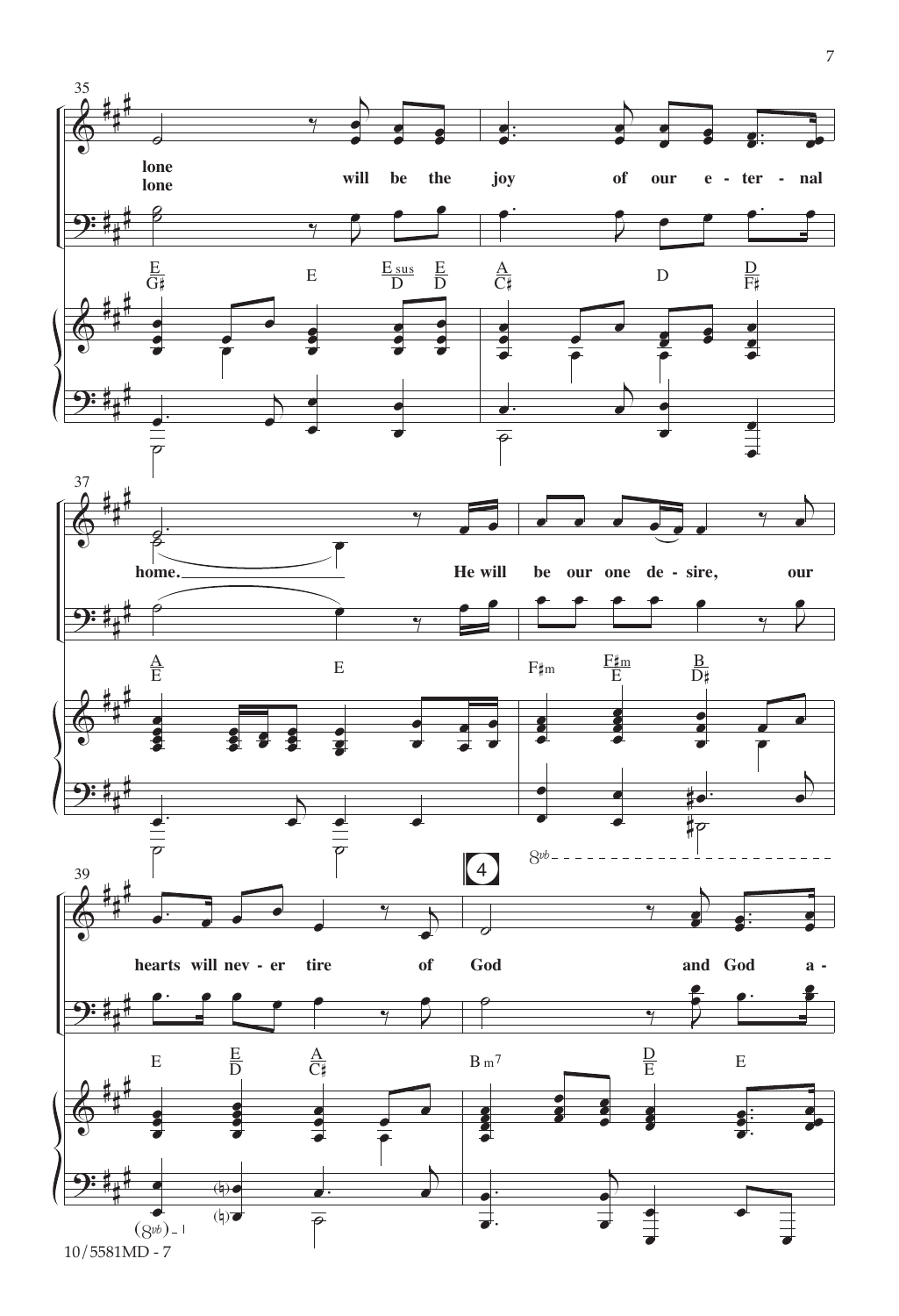

9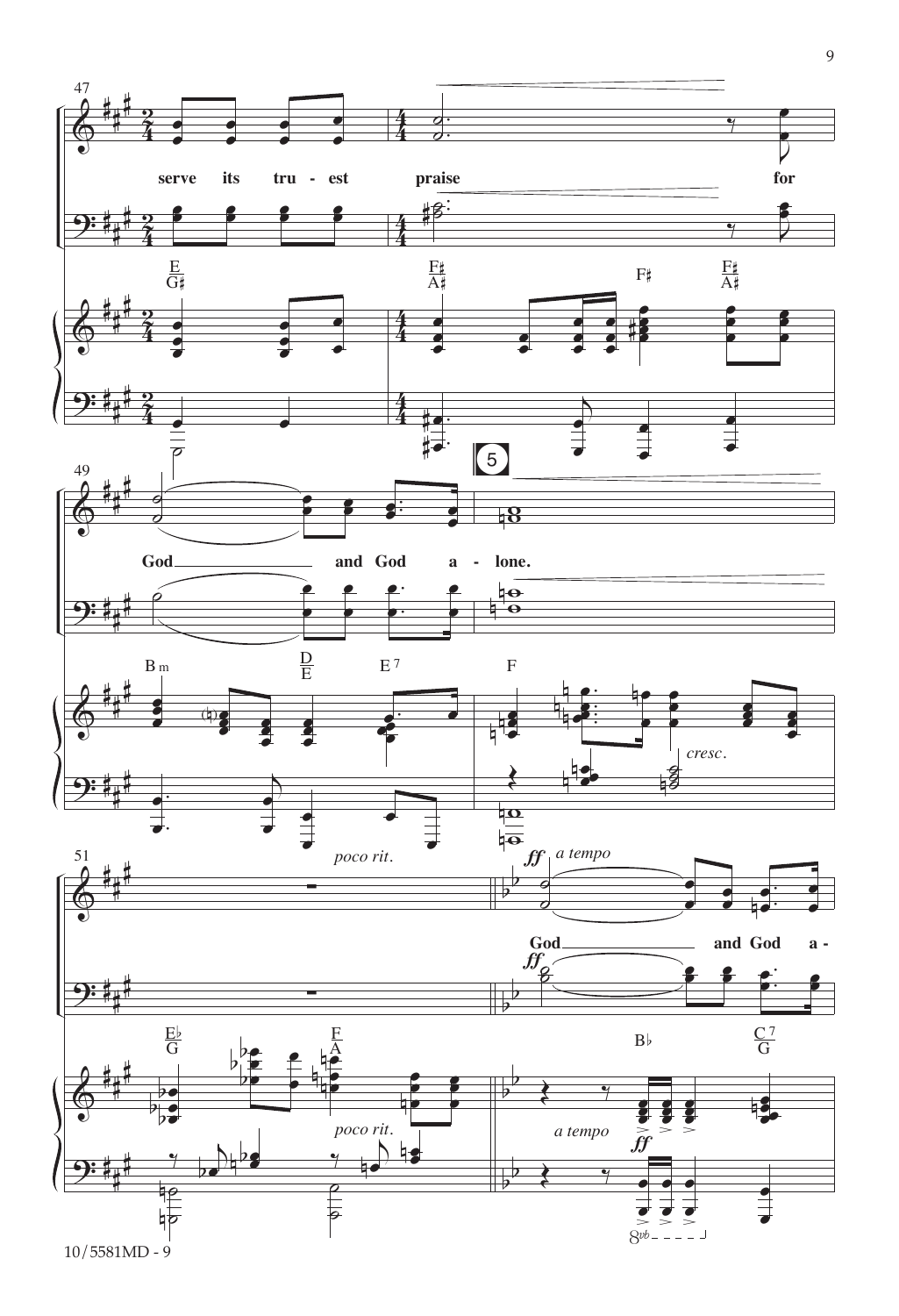

10/5581MD - 10